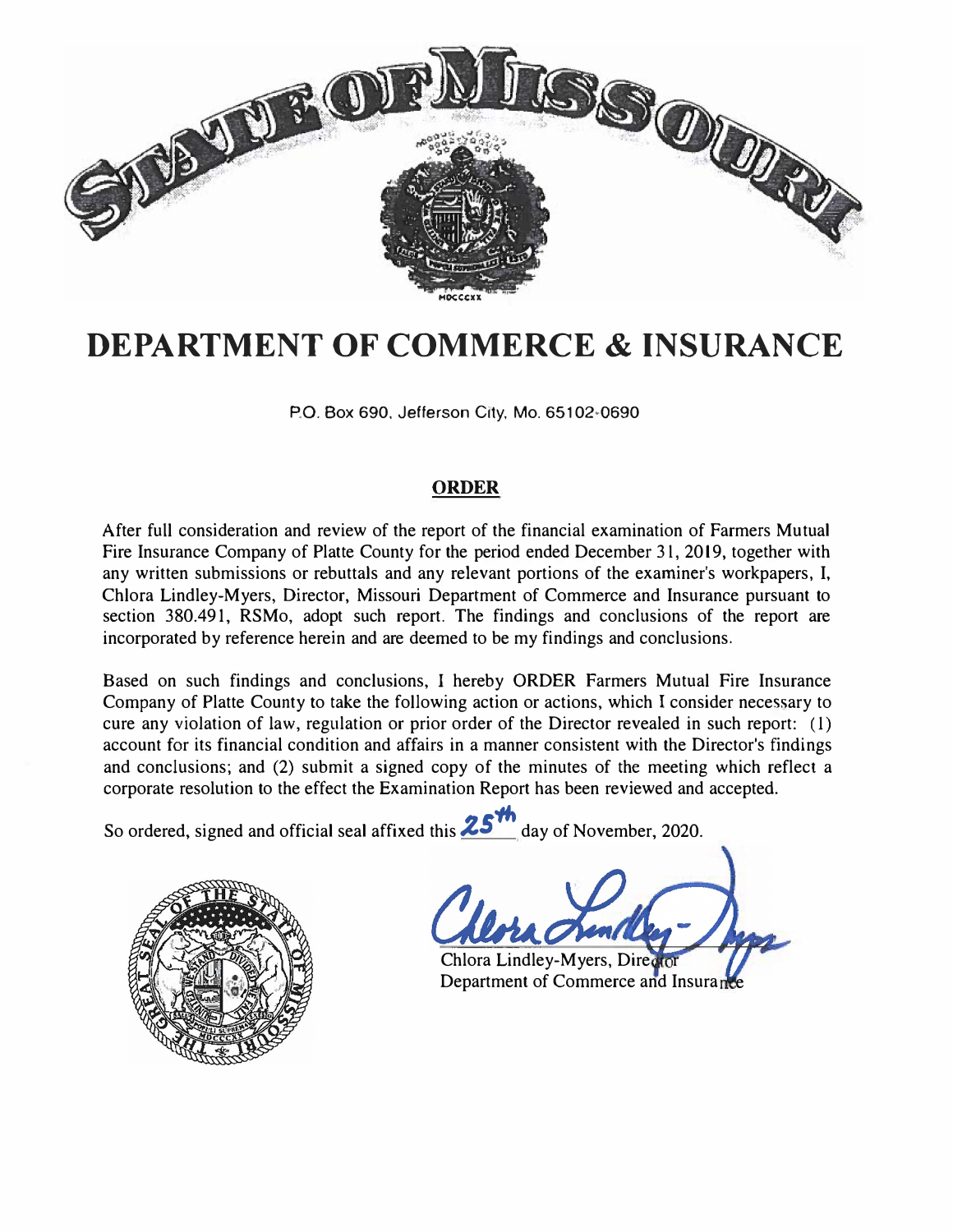

REPORT OF THE FINANCIAL EXAMINATION OF

# **FARMERS MUTUAL FIRE INSURANCE COMPANY OF PLATTE COUNTY**

AS OF DECEMBER 31, 2019

**STATE OF MISSOURI DEPARTMENT OF COMMERCE & INSURANCE**

JEFFERSON CITY, MISSOURI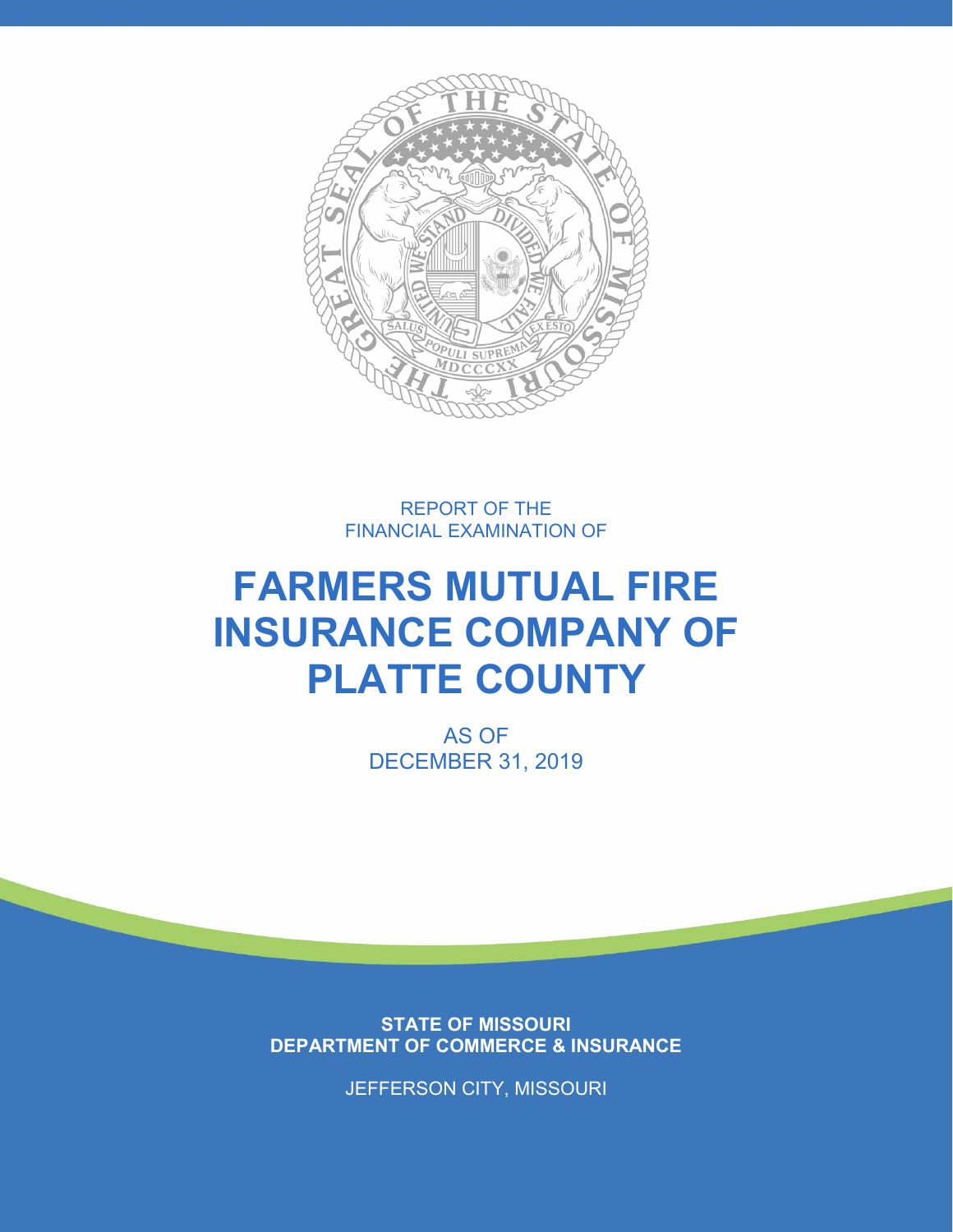# **TABLE OF CONTENTS**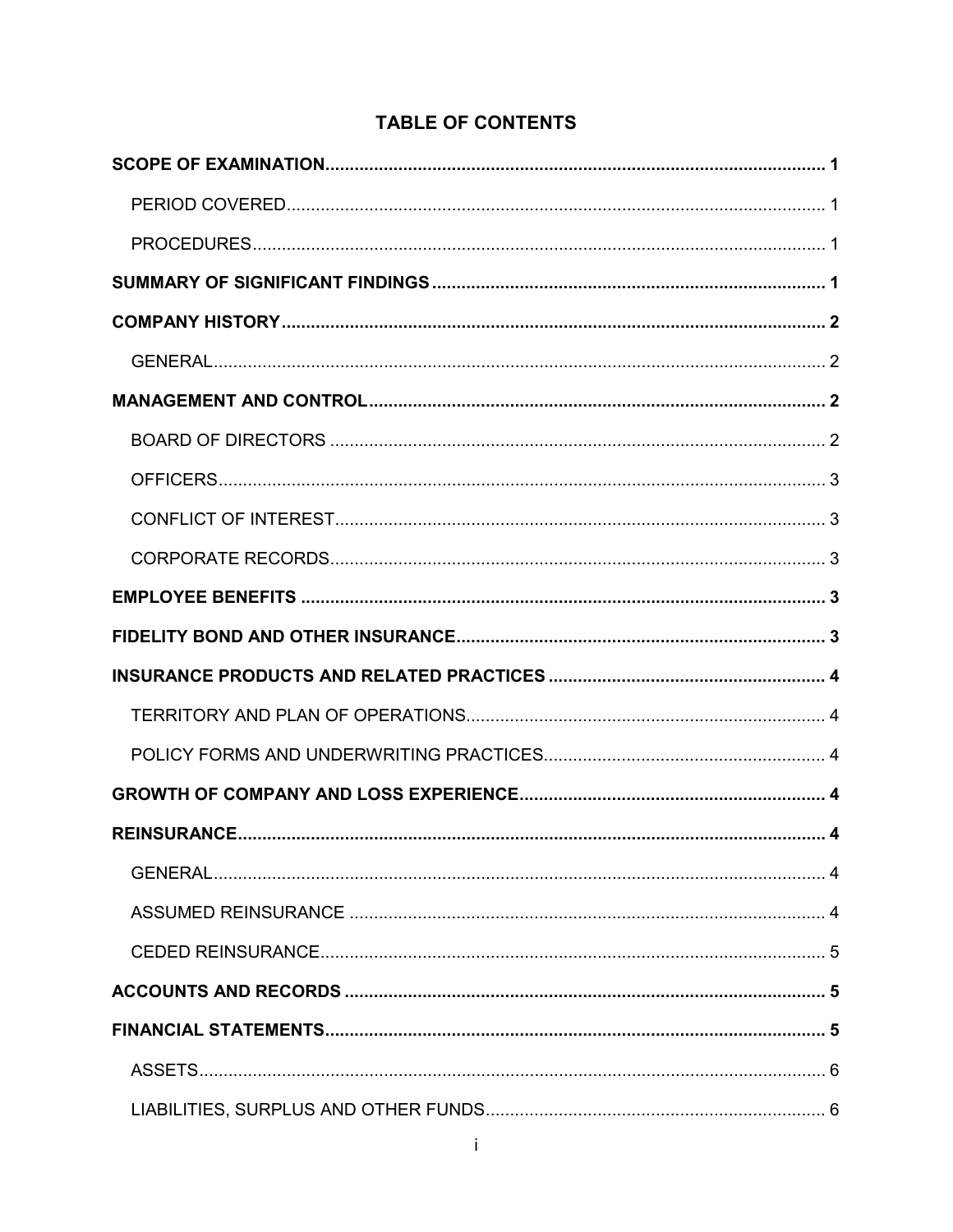| FINANCIAL STATEMENT CHANGES RESULTING FROM EXAMINATION 8 |  |
|----------------------------------------------------------|--|
|                                                          |  |
|                                                          |  |
|                                                          |  |
|                                                          |  |
|                                                          |  |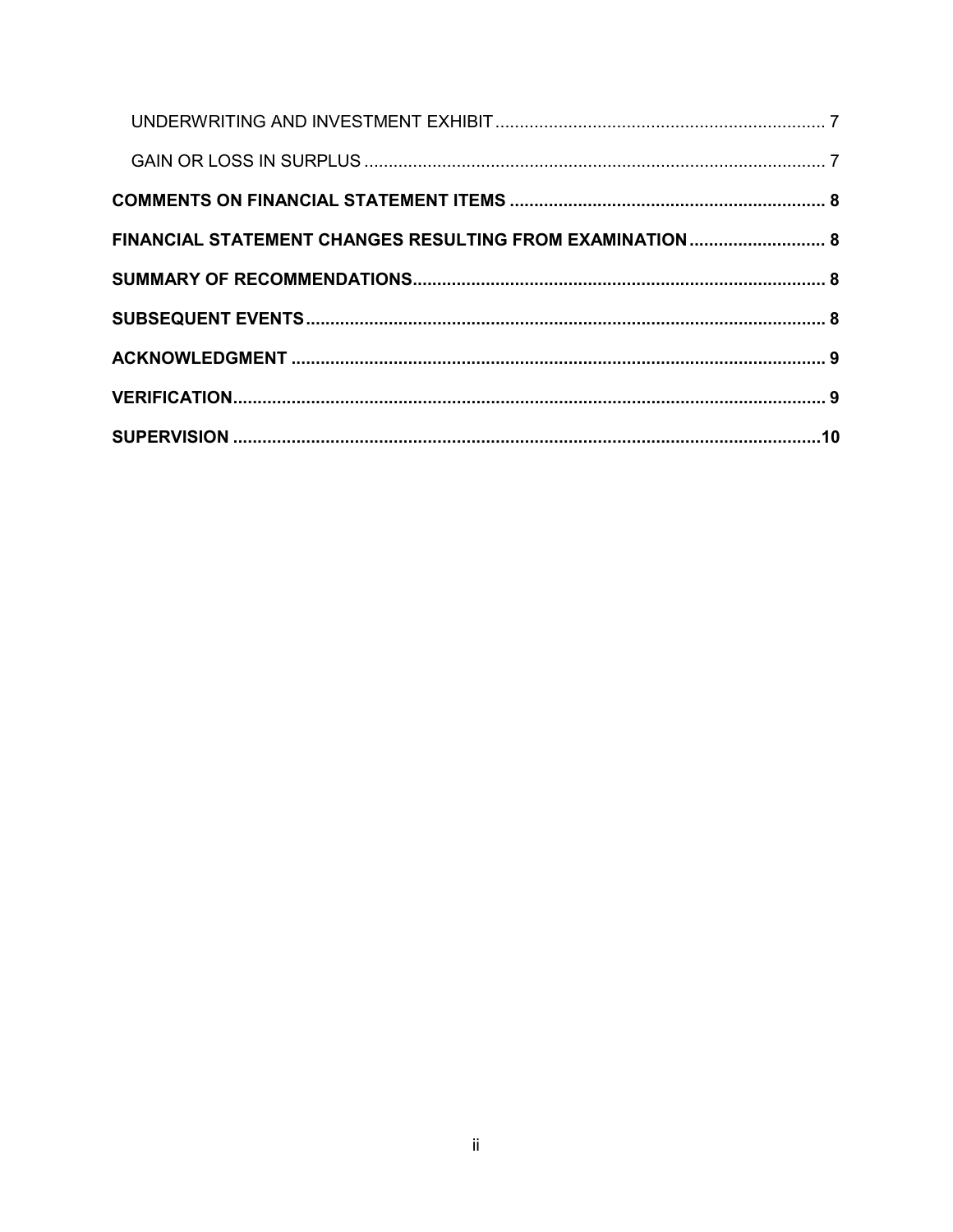Platte City, MO September 21, 2020

Honorable Chlora Lindley-Myers, Director Missouri Department of Commerce and Insurance 301 West High Street, Room 530 Jefferson City, Missouri 65101

Director Lindley-Myers:

In accordance with your financial examination warrant, a full-scope financial examination has been made of the records, affairs, and financial condition of

# **FARMERS MUTUAL FIRE INSURANCE COMPANY OF PLATTE COUNTY**

hereinafter referred to as such, as FMFIC of Platte County, or as the Company. Its administrative office is located at 257 Main Street (P.O. Box 2480), Platte City, Missouri 64079, telephone number (816) 858-2521. The fieldwork for this examination began on May 27, 2020, and concluded on the above date.

#### **SCOPE OF EXAMINATION**

#### <span id="page-4-1"></span><span id="page-4-0"></span>**Period Covered**

The Missouri Department of Commerce and Insurance (Department) has performed a single-state financial examination of Farmers Mutual Fire Insurance Company of Platte County. The last examination of the Company by the Department covered the period of January 1, 2010 through December 31, 2014. The current examination covers the period of January 1, 2015 through December 31, 2019, as well as a review of any material transactions and events occurring subsequent to the examination period through the date of this report.

#### <span id="page-4-2"></span>**Procedures**

We conducted our examination in accordance with the National Association of Insurance Commissioners (NAIC) *Financial Condition Examiners Handbook* (*Handbook*), except where practices, procedures, and applicable regulations of the Department or statutes of the state of Missouri prevailed. The *Handbook* requires that we plan and perform the examination to evaluate the financial condition, assess corporate governance, identify current and prospective risks of the Company, and evaluate system controls and procedures used to mitigate those risks. An examination also includes the identification and evaluation of significant risks that could cause the Company's surplus to be materially misstated, both on a current and prospective basis.

This examination report includes significant findings of fact and general information about the Company and its financial condition. There may be other items identified during the examination that, due to their nature (e.g., subjective conclusions, proprietary information, etc.), are not included within the examination report but separately communicated to other regulators and/or the Company.

#### **SUMMARY OF SIGNIFICANT FINDINGS**

<span id="page-4-3"></span>There were no material adverse findings, significant non-compliance issues, or material changes to the financial statements noted during the examination.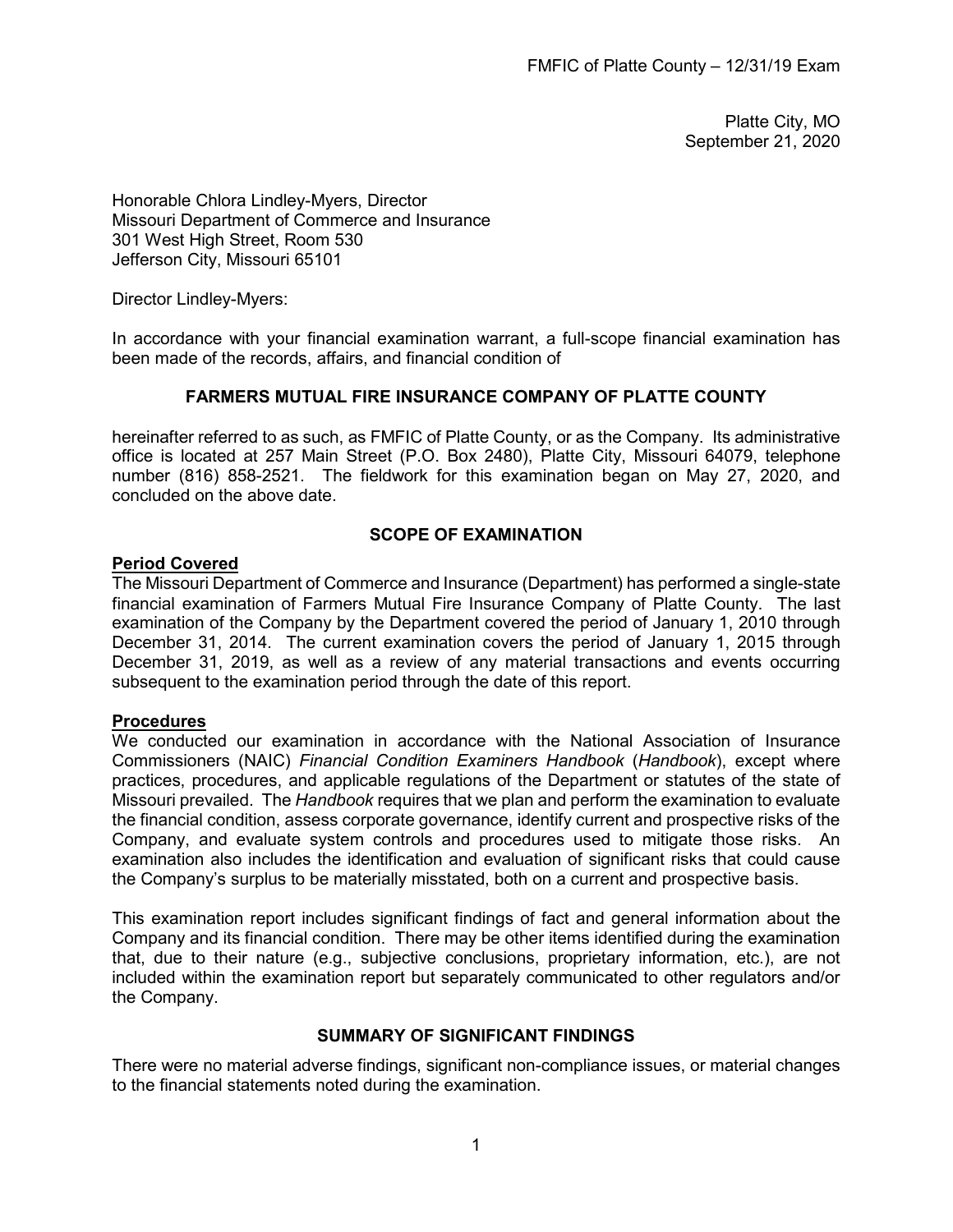# **COMPANY HISTORY**

# <span id="page-5-1"></span><span id="page-5-0"></span>**General**

The Company was originally organized and incorporated on March 24, 1892, as Farmers Mutual Fire Insurance Company of Platte County. Effective September 22, 2005, the Company converted to an Extended Missouri Mutual Company operating under Sections 380.201 through 380.611, RSMo (Extended Missouri Mutual Insurance Companies). The Company has a Certificate of Authority dated September 22, 2005, which is renewed annually.

# **MANAGEMENT AND CONTROL**

# <span id="page-5-3"></span><span id="page-5-2"></span>**Board of Directors**

In accordance with the Articles of Incorporation, the annual meeting of the Company's members is held on the last Saturday in February at the home office of the Company or at such place as may be designated by the Board of Directors. Special meetings of the members may be called by the Board of Directors at any time and shall be called upon petition of one-fourth of the members. Eight members shall constitute a quorum at any membership meeting. Proxy voting is not permitted.

The management of the Company is vested in a Board of Directors, who are elected by the general membership. According to the Company's Articles of Incorporation, the Board of Directors consists of nine members, serving staggered, three-year terms. All directors must be policyholders of the Company. The Board of Directors meets at least annually, and the directors are compensated \$495 annually with an additional \$100 for attending the annual meeting and \$100 for serving on the Investment Committee.

Members serving on the Board of Directors as of December 31, 2019, were as follows:

| <b>Name and Address</b>                       | <b>Principal Occupation</b> | <b>Term Expires</b> |
|-----------------------------------------------|-----------------------------|---------------------|
| John C. Cozad<br>Platte City, Missouri        | Lobbyist                    | 2021                |
| Carl M. Meyers<br>Weatherby Lake, Missouri    | Physician                   | 2021                |
| Bartlett F. Ball<br>Camden Point, Missouri    | Farmer                      | 2020                |
| Larry Furbeck<br>Dearborn, Missouri           | Farmer                      | 2022                |
| <b>Michael Roberts</b><br>Weston, Missouri    | <b>Farmers</b>              | 2022                |
| <b>Gary Anderson</b><br>Weston, Missouri      | Farmer                      | 2022                |
| <b>Gary Oberdiek</b><br>Platte City, Missouri | Farmer                      | 2021                |
| <b>Grundy Newton</b><br>Platte City, Missouri | <b>Retired Educator</b>     | 2020                |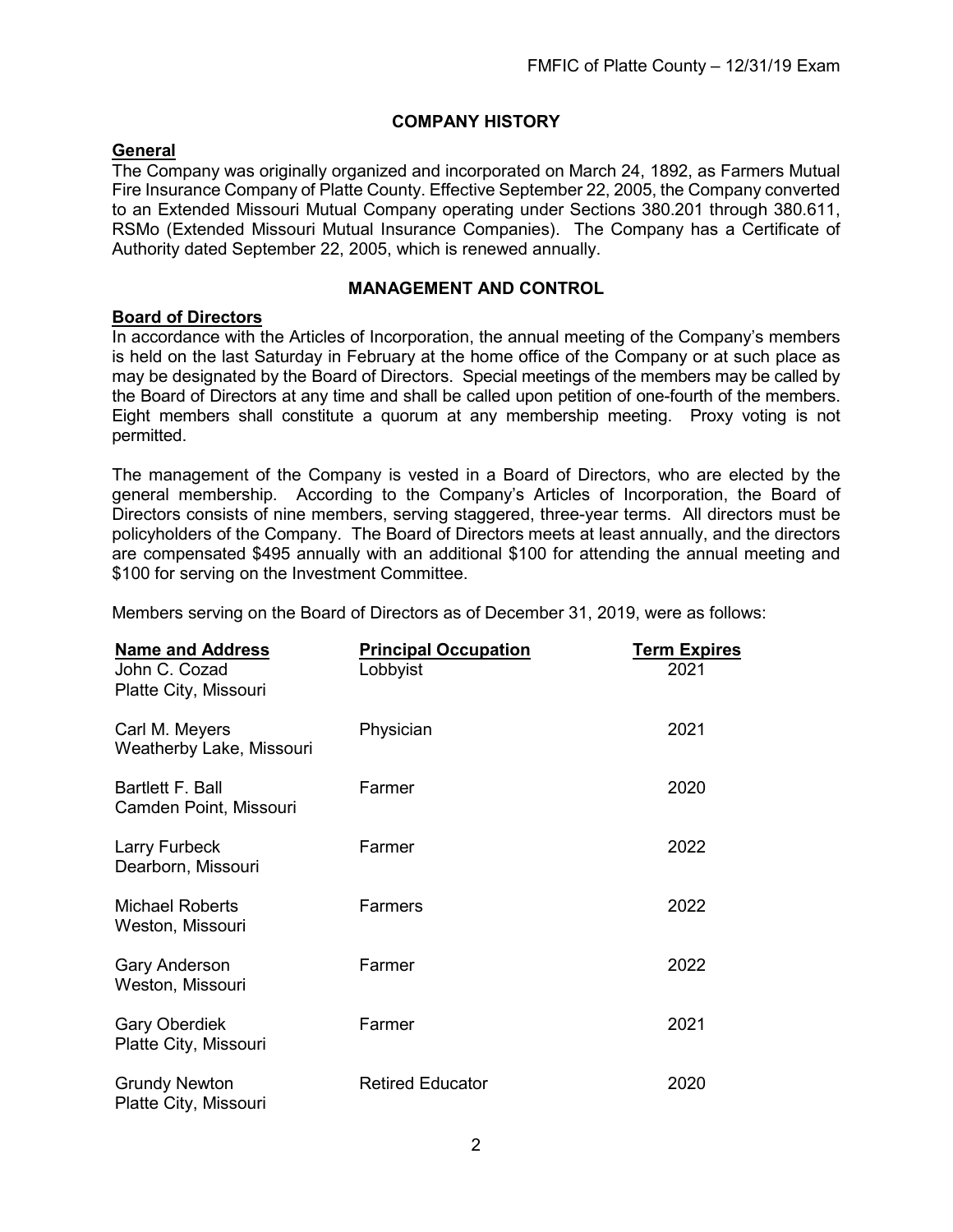The Board of Directors consisted of only eight members as of December 31, 2019, due to the resignation of a board member in 2019.

# <span id="page-6-0"></span>**Officers**

The Board of Directors appoints for a term of one year, the officers of the Company. The officers serving, as of December 31, 2019, were as follows:

| <b>Name</b>            | <b>Office</b>  |
|------------------------|----------------|
| Larry Furbeck          | President      |
| <b>Michael Roberts</b> | Vice-President |
| Chris Donnelli         | Secretary      |
| <b>Theodore Wilson</b> | Treasurer      |

#### <span id="page-6-1"></span>**Conflict of Interest**

The Company has written conflict of interest procedures for the disclosure of material conflicts of interest or affiliations by its directors and officers. The Company's directors and officers sign conflict of interest statements on an annual basis. A review of the executed conflict of interest statements noted no significant potential conflicts of interest disclosed.

#### <span id="page-6-2"></span>**Corporate Records**

The Company's Articles of Incorporation and Bylaws were reviewed. There were no revisions to either document during the examination period. The minutes of the membership and the Board of Directors' meetings were reviewed for the period under examination.

#### **EMPLOYEE BENEFITS**

<span id="page-6-3"></span>The Company has no employees and operates under a management contract with the Miller-Donnelli Agency. The Company offers no employee benefits under the management contract.

# **FIDELITY BOND AND OTHER INSURANCE**

<span id="page-6-4"></span>The Company is a named insured on a fidelity bond providing a limit of liability of \$100,000 and a \$5,000 deductible. The fidelity bond coverage of the Company meets the minimum amount suggested in the guidelines promulgated by the NAIC, which is between \$75,000 and \$100,000 in coverage.

The Company carries liability coverage for its directors and officers and errors and omissions coverage for its exclusive agency. Additionally, the management contract requires its exclusive agency to secure errors and omissions coverage for its agents.

Other coverages carried by the Company include property insurance on its home office and contents, and commercial liability insurance.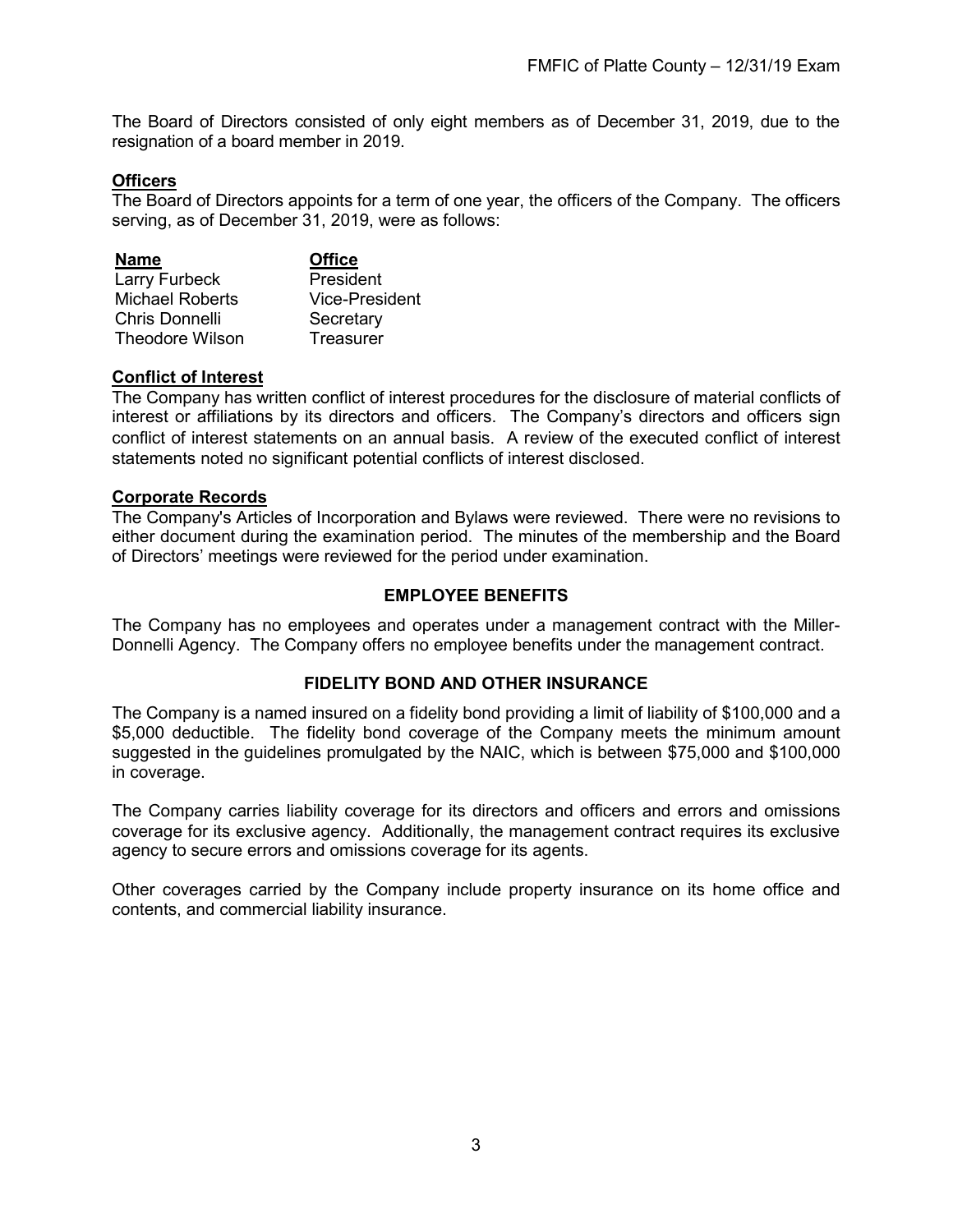# **INSURANCE PRODUCTS AND RELATED PRACTICES**

# <span id="page-7-1"></span><span id="page-7-0"></span>**Territory and Plan of Operations**

The Company is licensed by the Department of Commerce and Insurance as an Extended Missouri Mutual Company operating under Sections 380.201 through 380.611, RSMo (Extended Missouri Mutual Companies). The Company is authorized to write fire, wind, and liability insurance in all counties in the State of Missouri. The Company currently writes only fire and wind coverages.

The Company's policies are sold by the Miller-Donnelli Agency, as the exclusive agency, through a management contract. Under the provisions of the contract, agency receives a monthly management fee and receives a 15% commission on all new and renewal policies written.

#### <span id="page-7-2"></span>**Policy Forms and Underwriting Practices**

The Company utilizes American Association of Insurance Services (AAIS) policy forms. The policies are written on a continuous basis and renewed annually. Property inspections are performed by the management agency and independent inspectors. Claims adjusting is performed by independent adjusters. Rates are determined by the Board of Directors.

#### **GROWTH OF COMPANY AND LOSS EXPERIENCE**

#### <span id="page-7-3"></span>*(\$000s omitted)*

|      |                                  |             |                          |                 | <b>Investment</b>       | Underwriting            | <b>Net</b>              |
|------|----------------------------------|-------------|--------------------------|-----------------|-------------------------|-------------------------|-------------------------|
| Year | <b>Admitted</b><br><b>Assets</b> | Liabilities | Gross<br><b>Premiums</b> | Gross<br>Losses | <b>Income</b><br>(Loss) | <b>Income</b><br>(Loss) | <b>Income</b><br>(Loss) |
| 2019 | \$5,724                          | \$323       | \$615                    | 112<br>\$.      | \$129                   | \$175                   | \$289                   |
| 2018 | 5.419                            | 321         | 599                      | 129             | 122                     | 182                     | 285                     |
| 2017 | 5.132                            | 303         | 589                      | 1,406           | 82                      | (79)                    |                         |
| 2016 | 5,164                            | 338         | 611                      | 286             | 87                      |                         | 86                      |
| 2015 | 5,088                            | 347         | 604                      | 126             | 92                      | 120                     | 209                     |

At year-end 2019, there were 610 policies in force.

# **REINSURANCE**

#### <span id="page-7-5"></span><span id="page-7-4"></span>**General**

*(\$000s omitted)*

The Company's premium activity on a direct written, assumed, and ceded basis for the period under examination is detailed below:

| <b>Net Premiums Written</b>    | \$ 474 | \$475 | \$448       | \$457 | \$464 |
|--------------------------------|--------|-------|-------------|-------|-------|
| <b>Reinsurance Ceded</b>       | 130)   | (136) | $141^\circ$ | (142) | (150) |
| <b>Reinsurance Assumed</b>     |        |       |             |       |       |
| <b>Direct Premiums Written</b> | \$604  | \$611 | \$589       | \$599 | \$614 |
| <b>Premium Type</b>            | 2015   | 2016  | 2017        | 2018  | 2019  |
| (\$000S OMIIIEQ)               |        |       |             |       |       |

# <span id="page-7-6"></span>**Assumed Reinsurance**

The Company does not reinsure other companies.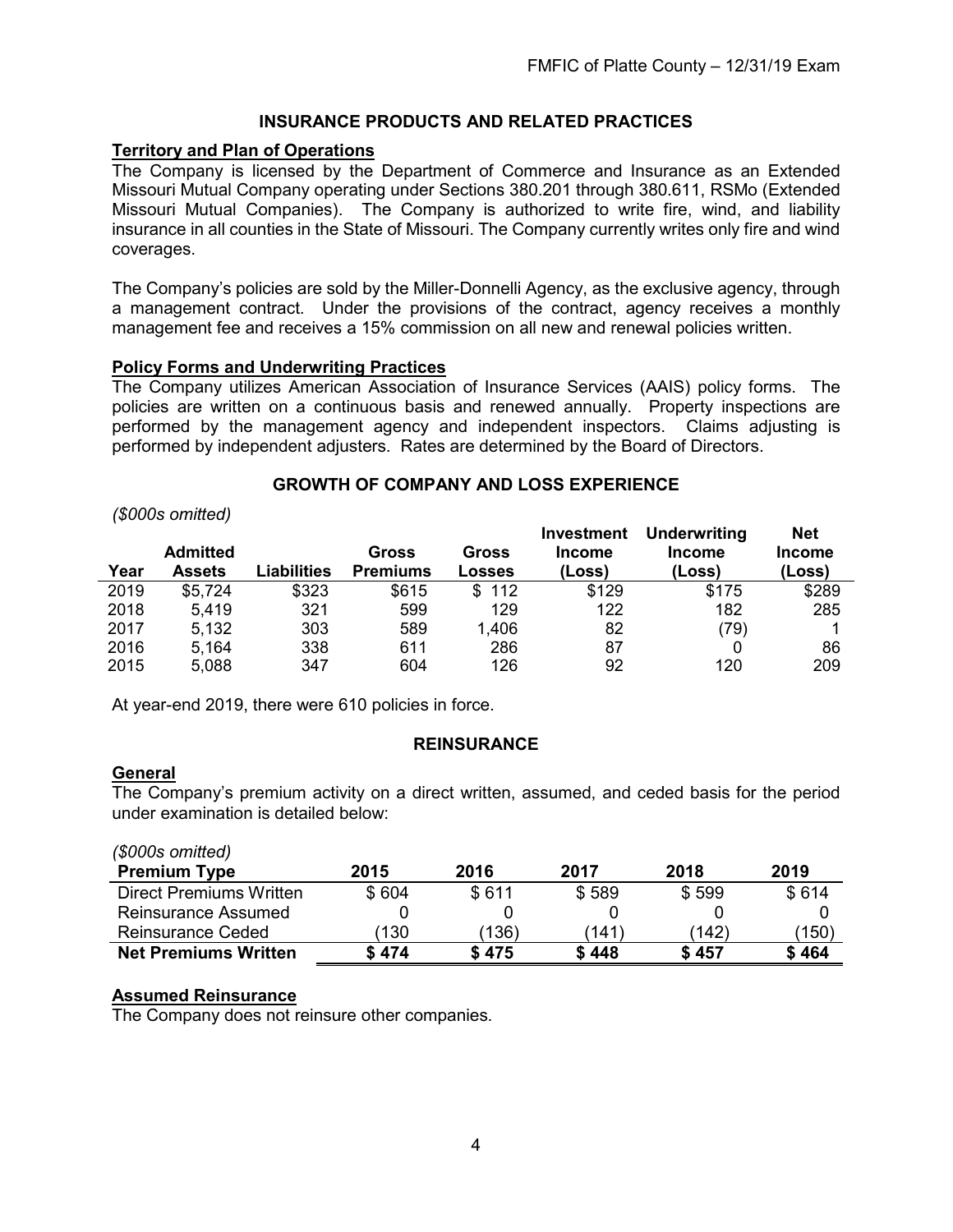# <span id="page-8-0"></span>**Ceded Reinsurance**

The Company has all of its reinsurance through Grinnell Mutual Reinsurance Company (the reinsurer) under a single reinsurance agreement for property risks. The agreement includes per risk excess of loss and aggregate excess of loss coverages.

Under the per risk excess of loss coverage, the Company retains \$100,000 per property risk, and the reinsurer's limit is \$15 million per property risk. The aggregate excess of loss section covers 100% of losses incurred during the year which exceed the Company's aggregate attachment point of \$385,000.

The Company is contingently liable for all reinsurance losses ceded to others. This contingent liability would become an actual liability in the event that an assuming reinsurer fails to perform its obligations under the reinsurance contract.

# **ACCOUNTS AND RECORDS**

<span id="page-8-1"></span>The accounting records are maintained by the Company on a modified-cash basis. The CPA firm of Harden Cummins Moss & Miller, LLC, of Maryville, Missouri, performs an annual compilation of the Company's financial statements and prepares the Company's tax filings.

# **FINANCIAL STATEMENTS**

<span id="page-8-2"></span>The following financial statements are based on the statutory financial statements filed by the Company with the Department and present the financial condition of Farmers Mutual Fire Insurance Company of Platte County for the period ending December 31, 2019. The accompanying comments on financial statements reflect any examination adjustments to the amounts reported in the financial statements and should be considered an integral part of the financial statements. The failure of any column of numbers to add to its respective total is due to rounding or truncation.

There may have been additional differences found in the course of this examination, which are not shown in the "Comments on Financial Statement Items." These differences were determined to be immaterial concerning their effect on the financial statements, and therefore were only communicated to the Company and noted in the workpapers for each individual key activity.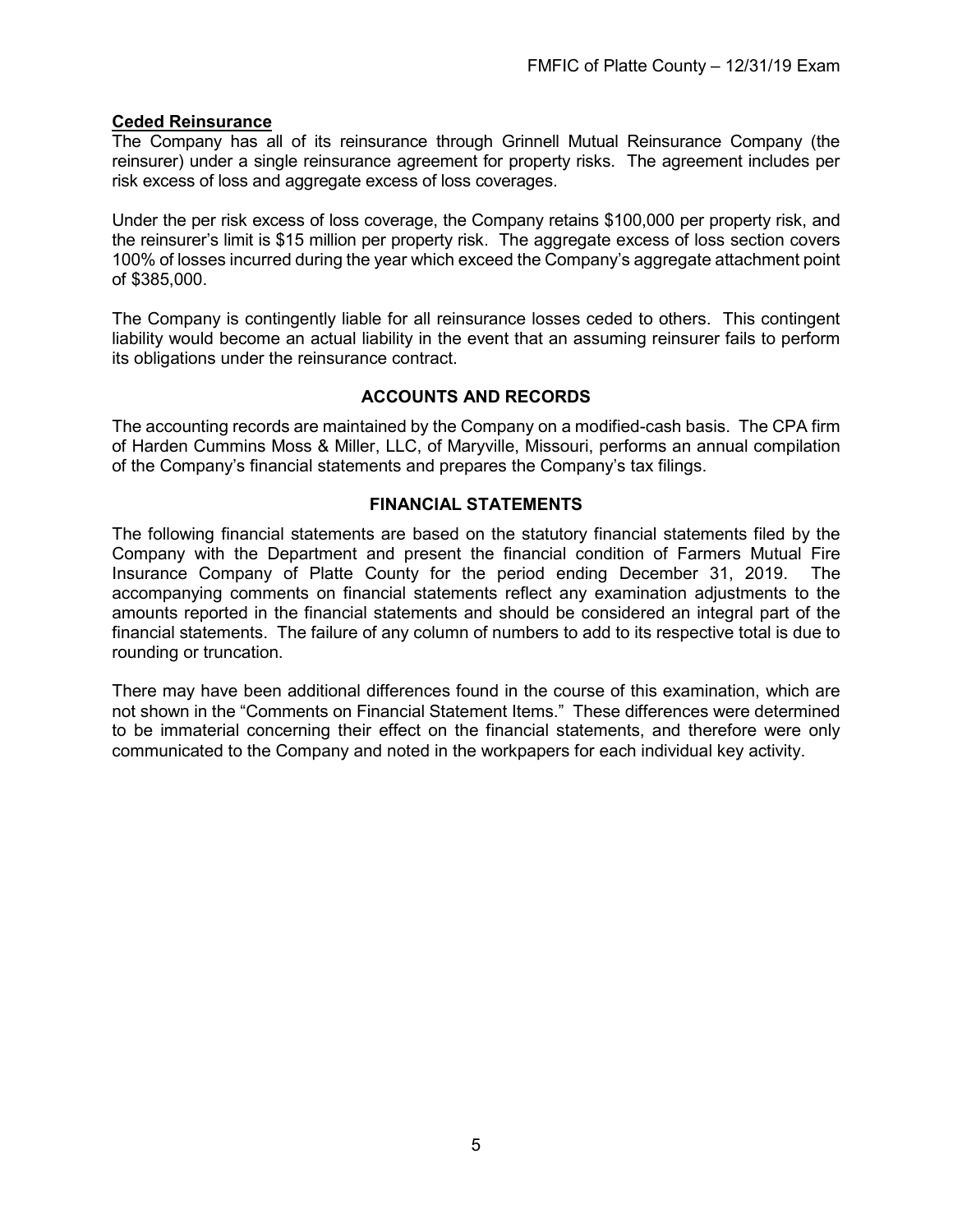# **ASSETS**

# As of December 31, 2019

<span id="page-9-1"></span><span id="page-9-0"></span>

| <b>Bonds</b><br><b>Stocks</b>                                          | \$<br>1,860,163<br>1,500 |
|------------------------------------------------------------------------|--------------------------|
| <b>Mutual Funds</b>                                                    | 254,621                  |
| Real Estate - Book Value                                               | 5,000                    |
| Cash on Deposit                                                        | 3,567,163                |
| Premium/Assessments/Agent's Balances Uncollected                       | 4,737                    |
| <b>Computer Equipment (Hardware Only)</b>                              | 335                      |
| <b>Interest Due and Accrued</b>                                        | 28,705                   |
| <b>Prepaid Insurance</b>                                               | 1,971                    |
| <b>TOTAL ASSETS</b>                                                    | \$<br>5,724,195          |
| <b>LIABILITIES, SURPLUS AND OTHER FUNDS</b><br>As of December 31, 2019 |                          |
| Gross Losses Unpaid Less Reinsurance Recoverable                       | \$<br>7,334              |
| Ceded Reinsurance Premium Payable                                      | 16,281                   |
| <b>Unearned Premium</b>                                                | 297,016                  |
| Federal Income Tax Payable                                             | 2,149                    |
| Accounts Payable (Other)                                               | 517                      |
| <b>TOTAL LIABILITIES</b>                                               | \$<br>323,297            |
| <b>Guaranty Fund</b>                                                   | 150,000                  |
| <b>Other Surplus</b>                                                   | 5,250,898                |
| <b>TOTAL POLICYHOLDER SURPLUS</b>                                      | \$<br>5,400,898          |

**TOTAL LIABILITIES AND SURPLUS \$ 5,724,195**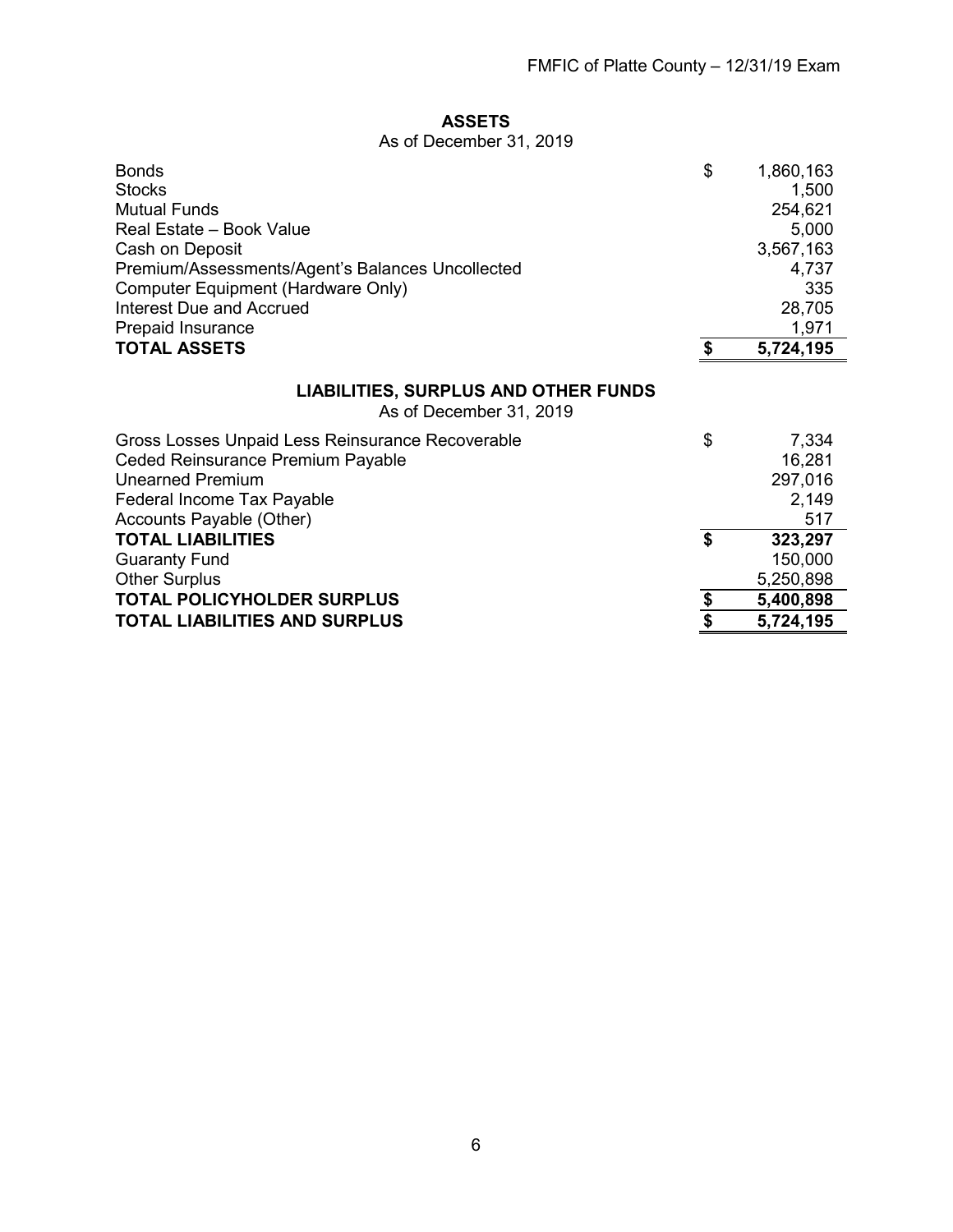# **UNDERWRITING AND INVESTMENT EXHIBIT**

For the Year Ended December 31, 2019

<span id="page-10-0"></span>

| Net Earned Assessment/Premium Income                           | \$<br>457,053 |
|----------------------------------------------------------------|---------------|
| Other Insurance Income<br>Net Losses & Loss Adjustment Expense | (105,731)     |
| <b>Underwriting Expenses</b>                                   | (176,734)     |
| <b>Underwriting Income (Loss)</b>                              | \$<br>174,588 |
| Investment Income                                              | 129,246       |
| <b>Investment Expenses</b>                                     |               |
| <b>Net Investment Income</b>                                   | \$<br>129,246 |
| <b>Gross Profit or Loss</b>                                    | \$<br>303,834 |
| <b>Federal Income Tax</b>                                      | 14,709        |
| <b>NET PROFIT OR (LOSS)</b>                                    | 289,125       |

# **GAIN OR LOSS IN SURPLUS**

Changes from January 1, 2015 to December 31, 2019

<span id="page-10-1"></span>

| (\$000s omitted)                      |         |         |         |         |         |
|---------------------------------------|---------|---------|---------|---------|---------|
|                                       | 2015    | 2016    | 2017    | 2018    | 2019    |
| Beginning Policyholder's Surplus      | \$4,528 | \$4,741 | \$4.827 | \$4,829 | \$5,098 |
| Net Profit or (Loss)                  | 209     | 86      |         | 285     | 289     |
| <b>Change in Net Unrealized Gains</b> |         |         |         |         |         |
| (Losses)                              | Δ       |         |         | (16)    | 14      |
| <b>Ending Policyholder's Surplus</b>  | \$4,741 | \$4,827 | \$4,829 | \$5,098 | \$5,401 |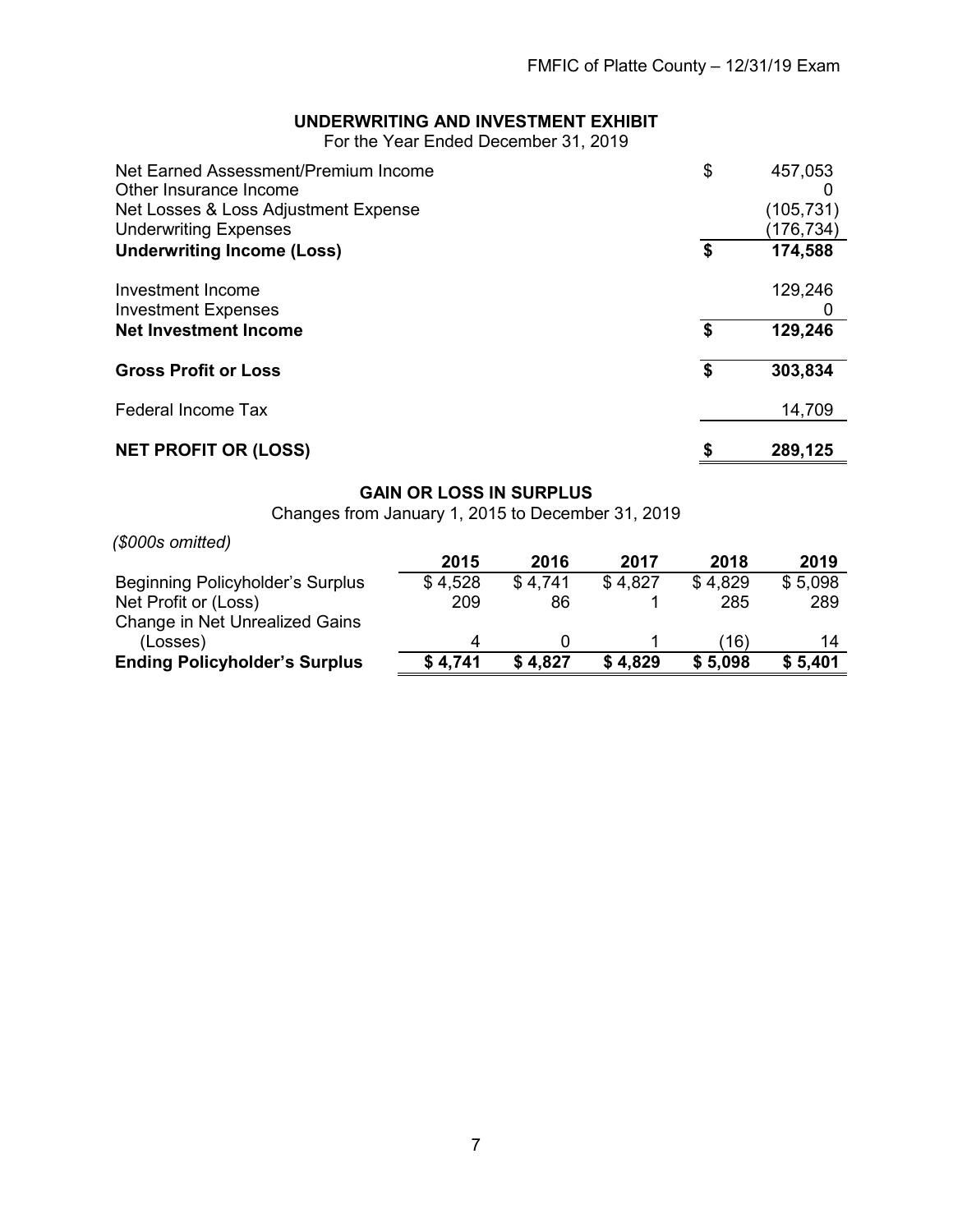# **COMMENTS ON FINANCIAL STATEMENT ITEMS**

<span id="page-11-0"></span>None.

# **FINANCIAL STATEMENT CHANGES RESULTING FROM EXAMINATION**

<span id="page-11-1"></span>None.

#### **SUMMARY OF RECOMMENDATIONS**

<span id="page-11-2"></span>None.

#### **SUBSEQUENT EVENTS**

<span id="page-11-3"></span>On March 11, 2020, The World Health Organization declared the spreading coronavirus (COVID-19) outbreak a pandemic. On March 13, 2020, United States President Donald J. Trump declared the coronavirus pandemic a national emergency in the United States. The epidemiological threat posed by COVID-19 is having disruptive effects on the economy, including disruption of the global supply of goods, reduction in the demand for labor, and reduction in the demand for U.S. products and services, resulting in a sharp increase in unemployment. The economic disruptions caused by COVID-19 and the increased uncertainty about the magnitude of the economic slowdown has also caused extreme volatility in the financial markets.

The full effect of COVID-19 on the United States and global insurance and reinsurance industry is still unknown at the time of releasing this report. The Department is expecting the COVID-19 outbreak to impact a wide range of insurance products resulting in coverage disputes, reduced liquidity of insurers, and other areas of operations of insurers. The Department and all insurance regulators with the assistance of the NAIC are monitoring the situation through a coordinated effort and will continue to assess the impacts of the pandemic on U.S. insurers.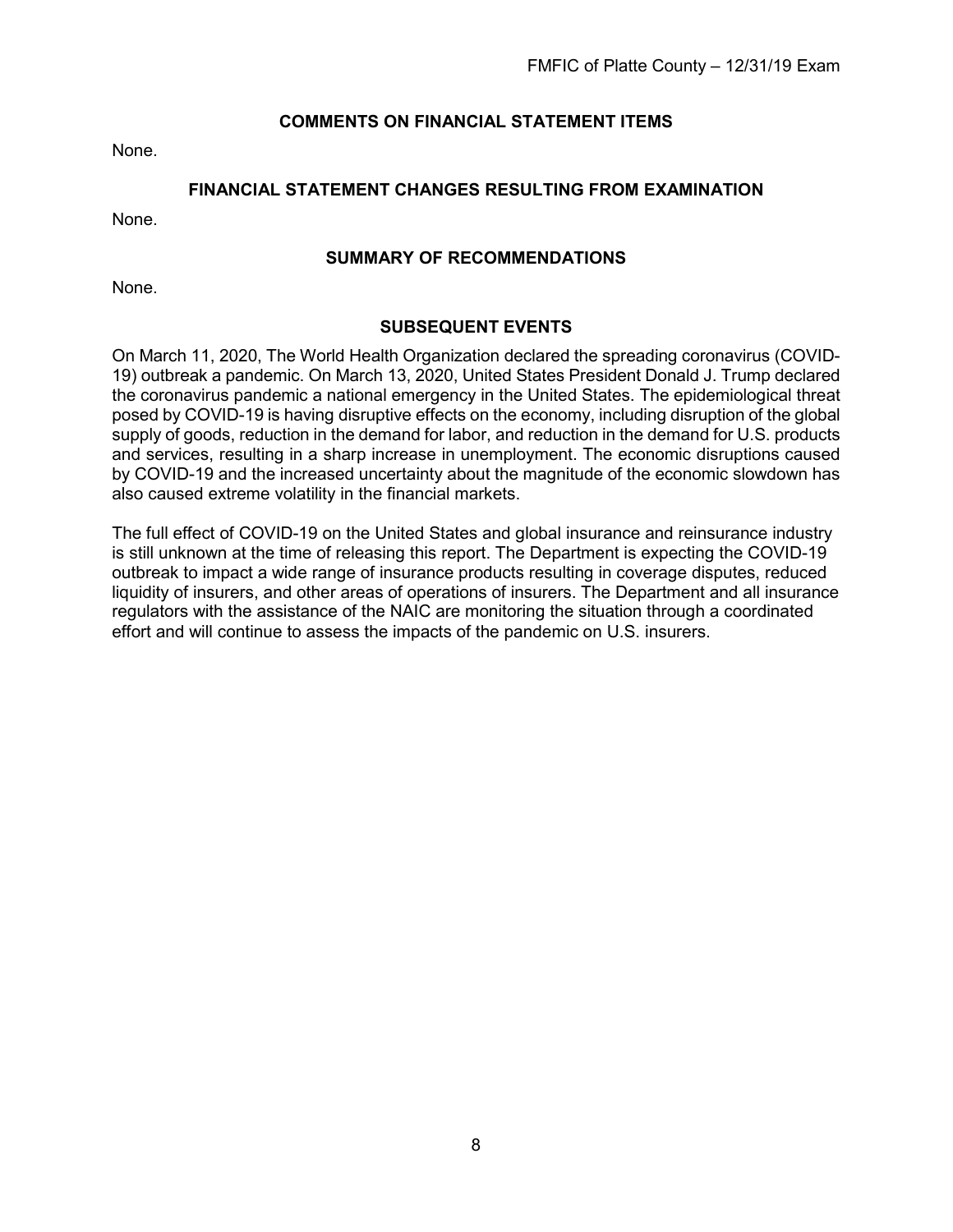#### **ACKNOWLEDGMENT**

The assistance and cooperation extended by the directors and officers of Famers Mutual Fire Insurance Company of Platte County during the course of this examination is hereby acknowledged and appreciated.

#### **VERIFICATION**

State of Missouri SS County of Cole

I, Brian D. Hammann, CPA, CFE, on my oath swear that to the best of my knowledge and belief the above examination report is true and accurate and is comprised of only facts appearing upon the books, records, or other documents of Farmers Mutual Fire Insurance Company of Platte County, its agents or other persons examined, or as ascertained from the testimony of its officers or agents or other persons examined concerning its affairs, and such conclusions and recommendations as the examiners find reasonably warranted from the facts.

Brian D. Hammann, CPA, CFE **Financial Examiner** Missouri Department of Commerce and Insurance

day of  $\mathbb{C}^*$ On this  $\epsilon$ , 2020, before me, the undersigned notary, appeared remotely pursuant to Executive Order 20-08 Brian D. Hammann proved to me through identification documents, and acknowledged to me that he signed the forgoing instrument voluntarily for its stated purpose and acknowledged that he executed the same for the purposes therein contained.

In witness thereof, I hereunto set my signature and official seal.

My commission expires:

'ublic

**KIMBERLY LANDERS** My Commission Expires May 18, 2024 **Callaway County** Commission #12558402